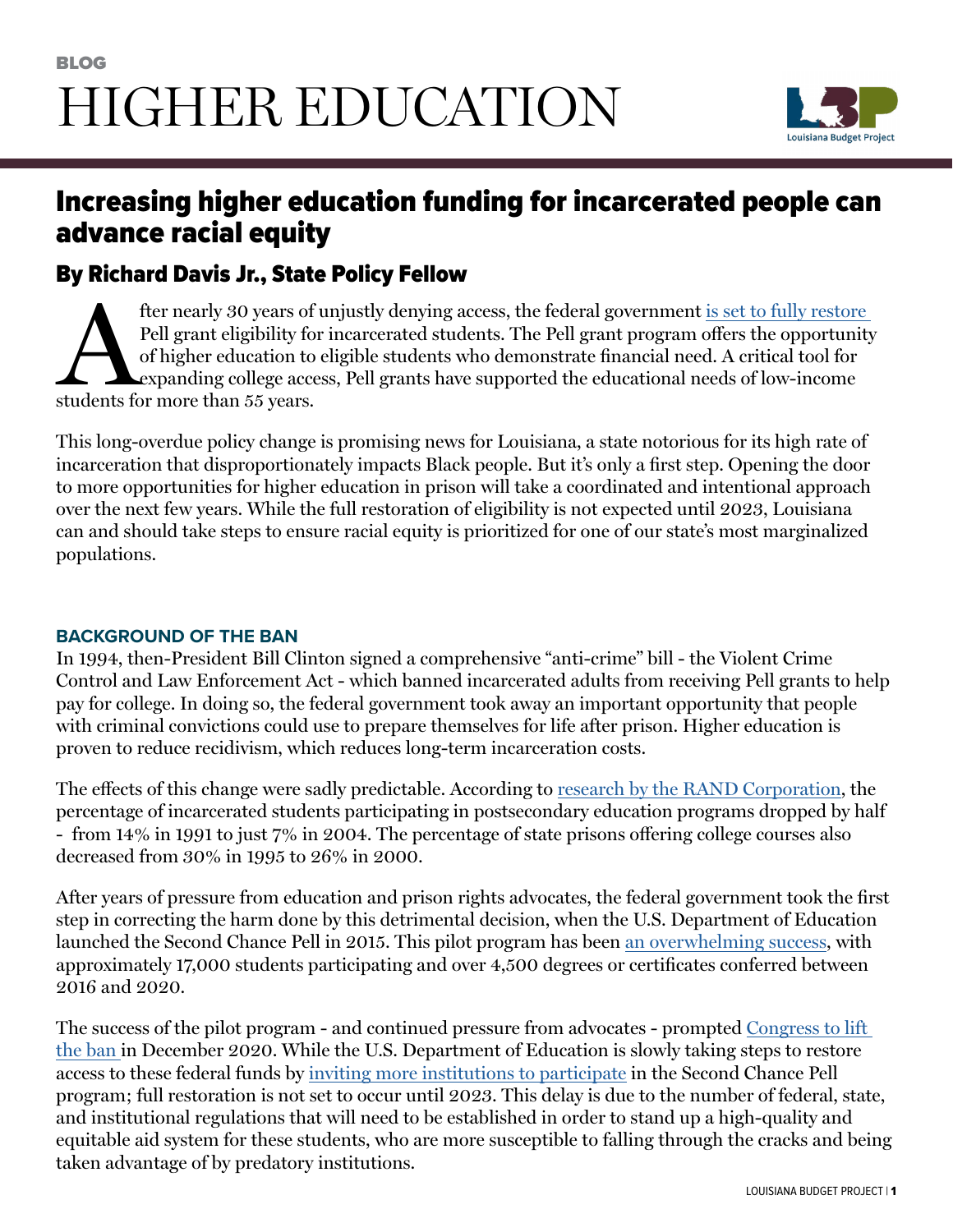#### **THE BENEFITS OF HIGHER EDUCATION IN PRISON**

One of the main drivers behind this policy reversal was a recognition of the positive effects of offering higher education in prison. Studies have shown that people who participate in any form of education while incarcerated are [43% less likely](https://www.rand.org/blog/rand-review/2016/01/course-correction-the-case-for-correctional-education.html) to return to prison. While returning citizens continue to face a number of barriers to employment, including [restrictive occupational licensing and a broken hiring](https://www.vera.org/publications/investing-in-futures-education-in-prison)  [process](https://www.vera.org/publications/investing-in-futures-education-in-prison), educational attainment while in prison has been proven to lead to higher rates of employment and increased earnings upon release.

#### **THE STATE OF INCARCERATION IN LOUISIANA**

While sentencing reforms have reduced Louisiana's prison population considerably in recent years[, the](https://www.prisonpolicy.org/global/2021.html)  [Pelican State still leads the country and the world in per-capita rates of incarceration.](https://www.prisonpolicy.org/global/2021.html) While more than 26,000 people continue to languish in Louisiana's jails and prisons, the vast majority of these citizens will re-enter society at some point.

Meanwhile, years of institutionalized racism and the longstanding impacts of the school-to-prison pipeline have resulted in an overrepresentation of Black people in the state's prisons and jails. While Black Louisianans make up 32.8% percent of the state's population, they make up approximately 67% of Louisiana's incarcerated population.

## **White Black Other Incarcerated population State population 4.4% 0.5% 62.8% 32.8% 33.6% 65.9%**

### **BLACK PEOPLE MAKE UP NEARLY TWO-THIRDS OF LOUISIANA'S INCARCERATED POPULATION, DESPITE CONSTITUTING ONLY ONE-THIRD OF THE STATE'S POPULATION**

**Sources: U.S. Census Bureau and Louisiana Department of Corrections**

**Louisiana Budget Project | labudget.org**

#### **ADDRESSING CHALLENGES AND ADVANCING RACIAL EQUITY**

As states prepare to administer Pell grants to incarcerated people, an effective implementation will be vital to the program's success. Last fall, the U.S. Department of Education began [developing guidelines](https://www.diverseeducation.com/leadership-policy/article/15286789/whats-next-for-pell-grants-to-incarcerated-students)  for how states can administer the program in ways that ensure incarcerated students get a quality education. While advocates were pleased to see the federal government solicit input on implementation of this new policy, there are numerous challenges that will need to be ironed out at the state level, such as:

**• Recruitment and eligibility screening for programs** - Given the small scope of the pilot program, this expanded eligibility has the potential to provide thousands of more students with the opportunity to further their education. To meet the expected demand, academic institutions and state departments